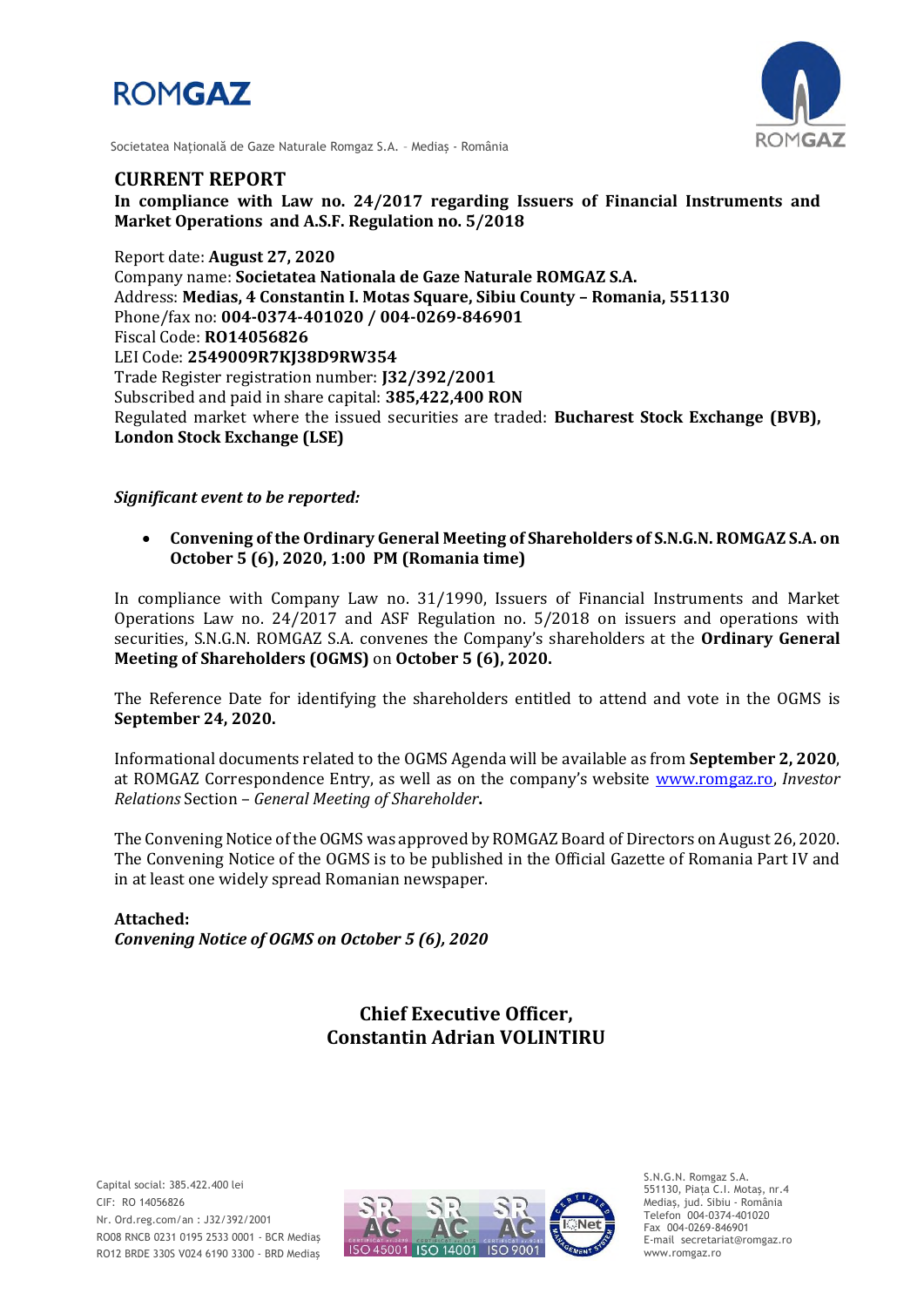

Societatea Naţională de Gaze Naturale Romgaz S.A. – Mediaş - România



# **C O N V E N I N G N O T I C E**

The Board of Directors of S.N.G.N. "ROMGAZ" - S.A., a company managed in an one-tier system, incorporated and operating under the laws of Romania, registered with the Trade Register Office of Sibiu Court under number J32/392/2001, fiscal code RO 14056826, having its headquarters at Medias, 4 Constantin Motas Square, Sibiu County, with a subscribed and paid up share capital of RON **385,422,400** (hereinafter referred to as "ROMGAZ" or the "Company"),

#### **CONVENES**

**the Ordinary General Meeting of Shareholders (OGMS) on October 5, 2020**, at **1:00 pm** (Romania Time at the SNGN ROMGAZ SA working point located in Bucharest, Sector 1, 59 Grigore Alexandrescu Street, 5<sup>th</sup> floor, having the following:

## **AGENDA**

## **Item 1 SNGN ROMGAZ SA Board of Directors' Report for H1 2020**

- **Item 2 I st Half Year Report on the economic-financial activity of Romgaz Group on June 30, 2020 (January 1, 2020 - June 30, 2020)**
- **Item 3 Authorise the Chairman and the Secretary of the meeting to sign the Resolution of the Ordinary General Meeting of Shareholders**

Only shareholders who are registered as S.N.G.N. "ROMGAZ" S.A. shareholders on **September 24, 2020** (the "Reference Date") in the Company's Register of Shareholders kept and issued by Depozitarul Central S.A. (Central Depositary) may attend and cast their votes in OGMS.

Informational documents related to the items of the OGMS agenda, the draft of resolutions proposed to be adopted by OGMS will be available as from **September 2, 2020,** on working days, at the registry desk of the Company located in Medias, 4 Constantin Motas Square, Sibiu County, Romania, postal code 551130 ("ROMGAZ Correspondence Entry") as well as on the website of the Company [\(www.romgaz.ro\)](http://www.romgaz.ro/). **ROMGAZ Correspondence Entry** is open every business day, as well as on Saturday, October 3, 2020, between 7:30 am – 3:30 pm (Romania time). The shareholders of the Company may obtain, upon request, copies of the documents related to the items included on the OGMS agenda.

One or more shareholders representing, individually or jointly, at least 5% of the share capital of the Company may demand, through a request submitted to the Board of Directors of the Company:

- a) the insertion of additional items on the agenda of the OGMS;
- b) approval of draft OGMS resolutions for the items included on the agenda of the OGMS or for new items proposed to be included on the agenda.

Capital social: 385.422.400 lei CIF: RO 14056826 Nr. Ord.reg.com/an : J32/392/2001 RO08 RNCB 0231 0195 2533 0001 - BCR Mediaş RO12 BRDE 330S V024 6190 3300 - BRD Mediaş



S.N.G.N. Romgaz S.A. 551130, Piața C.I. Motaş, nr.4 Mediaş, jud. Sibiu - România Telefon: 004-0374 - 401020 Fax: 004-0269-846901 E-mail: secretariat@romgaz.ro www.romgaz.ro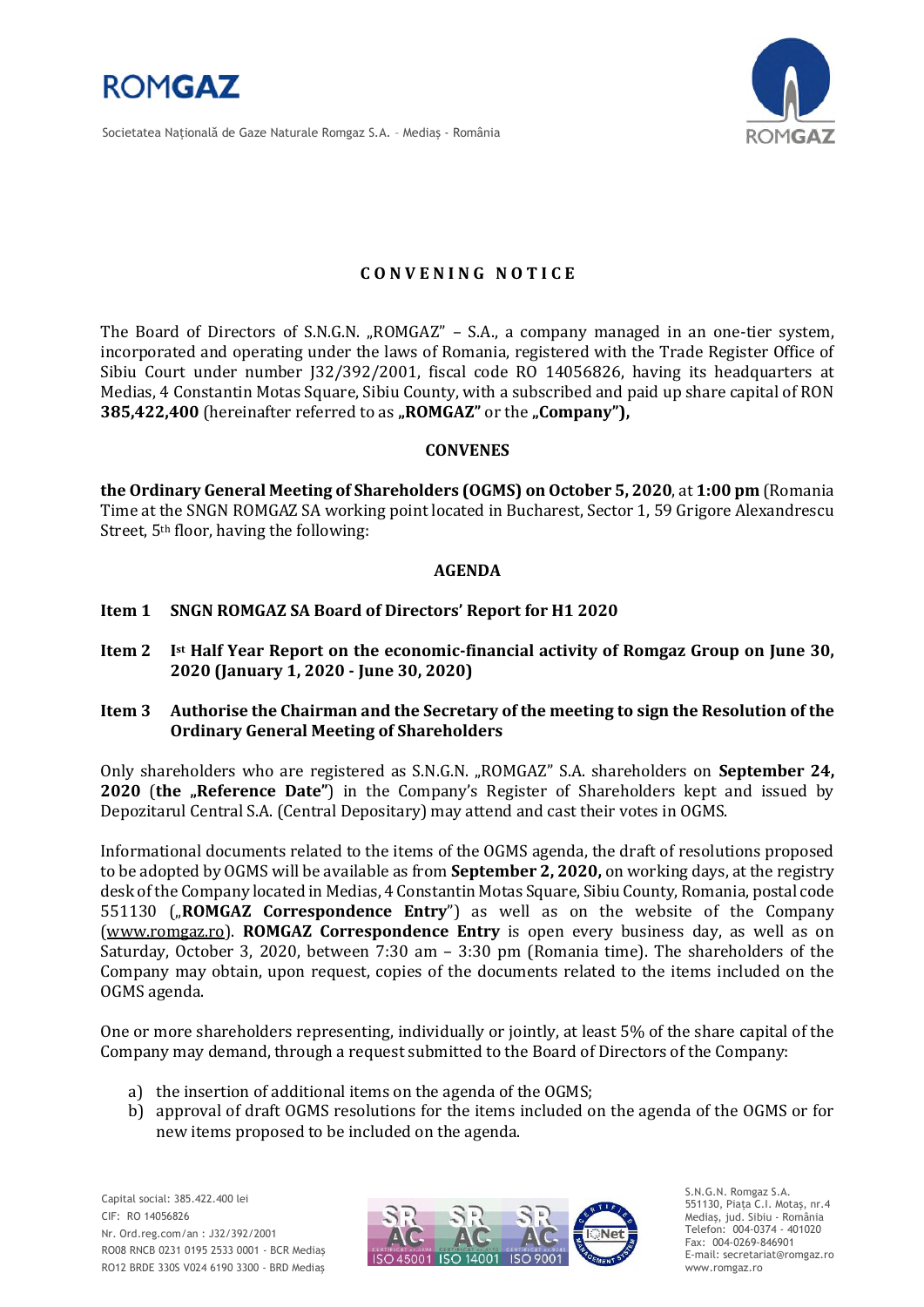The request to add new items on the agenda of the OGMS shall be made in writing and it will fulfil cumulatively the following conditions:

- a) it will include the last and first name, identity card type, serial number and number of the identity card, permanent residence or residence, as the case may be, and citizenship of the shareholder/shareholders, if the request is filed by one or more shareholders acting as natural person, and/or the name, registered office address, the shareholder/shareholders registration number and the name of the institution/authority where the shareholder, legal person, has applied to obtain the legal status, if the request is filed by one or more shareholders acting as legal persons;
- b) it will include, as the case may be, the last name, first name, personal identification number and citizenship of the legal representative/representatives who file the request on behalf of the shareholder/shareholders;
- c) it will include, as the case may be, the last name, first name, personal identification number and citizenship of the conventional representative/representatives, natural persons, and/or name, registration number of the shareholder/shareholders and the name of the institution/authority where the shareholder, legal entity, has applied to obtain the legal status, and the last name and first name of the legal representative of the conventional representative/representatives of the shareholder/shareholders, legal persons, who file the request on behalf and on account of the shareholder/shareholders;
- d) it will include the request to add new items on the agenda of the OGMS;
- e) it will include the request to submit for approval to OGMS the draft resolutions for the new items included in the request to add new items on the agenda;
- f) it will include the shareholder's, legal representative's or the conventional representative's signature, as the case may be,
- g) it will have as annex the draft resolution/resolutions submitted for approval of OGMS, and, as the case may be, the power of attorney mandating the conventional representative to request new items on the agenda of OGMS, on behalf and on the account of the shareholder/shareholders;
- h) it will be sent to and registered at ROMGAZ Correspondence Entry, in Romanian or English, by any type of courier service with proof of delivery, or by e-mail with incorporated extended electronic signature, in accordance with Law no. 455/2001 on the electronic signature, at [secretariat.aga@romgaz.ro](mailto:secretariat.aga%40romgaz.ro) by **September 18, 2020, 3:30 pm** (Romania Time). Both means of transmission shall be clearly marked with capital letters "FOR THE ORDINARY GENERAL MEETING OF SHAREHOLDERS OF OCTOBER 5, 2020".

The request for OGMS approval of draft resolutions for the items included on the agenda of OGMS shall be in writing, and, it will fulfil cumulatively the following conditions:

- a) it will include the last and first name, the identity card type, serial number and number, permanent residence or residence, as the case may be, and citizenship of the shareholder, if the request is filed by a shareholder, natural person, or the name, registered office address, the shareholder registration number and the institution/public authority where the shareholder, legal entity, has applied to obtain the legal status, if the request is filed by a shareholder acting as legal entity;
- b) it will include, as the case may be, the last name, first name, personal identification number and citizenship of the legal representative who files the request on behalf of the shareholder;
- c) as the case may be, to include the last and first name, personal identification number, address and citizenship of the conventional representative natural person, or the name, registration number of the shareholder and the name of the public institution/authority where the legal person shareholder recorded to obtain legal personality, as well as the last and first name of the conventional representative's legal representative, legal person making the request on behalf and on account of the shareholder;
- d) to include the request to submit for OGMS approval of one or more resolution drafts for the items on the agenda;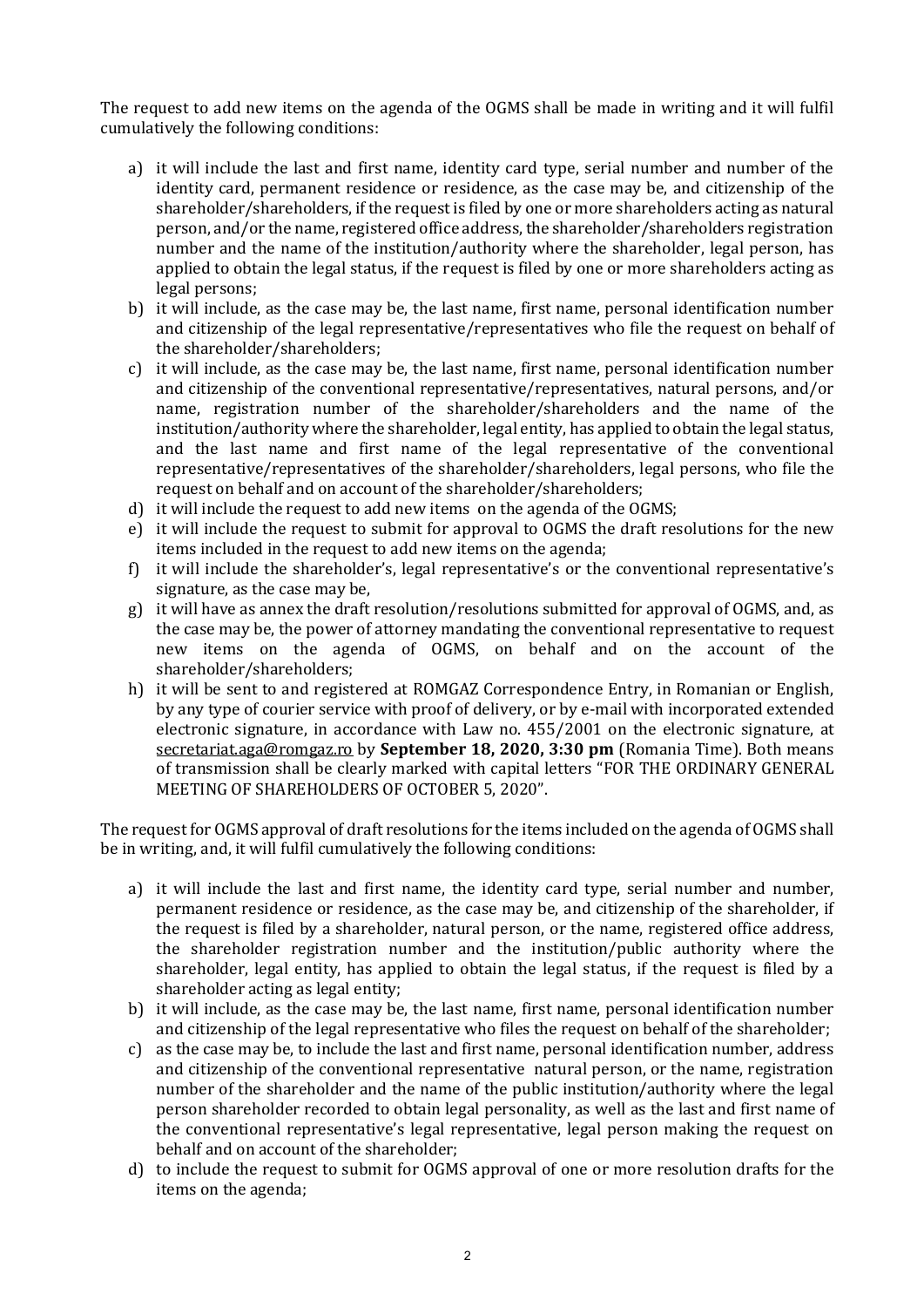- e) the signature of the shareholder, legal representative or as the case may be of the conventional representative;
- f) to attach the resolution draft/drafts requested to be submitted for approval of the OGMS and as the case may be, the power of attorney based on which the conventional representative expresses the request to submit for OGMS approval one or more resolution drafts for the items on the agenda, for and on behalf of the shareholder/shareholders;
- g) it will be sent to and registered at ROMGAZ Correspondence Entry, in Romanian or English, by any type of courier service with proof of delivery, or by e-mail with incorporated extended electronic signature, in accordance with Law no. 455/2001 on the electronic signature, at [secretariat.aga@romgaz.ro](mailto:secretariat.aga%40romgaz.ro) by **September 18, 2020, 3:30 pm** (Romania Time). Both means of transmission shall be clearly marked with capital letters "FOR THE ORDINARY GENERAL MEETING OF SHAREHOLDERS OF OCTOBER 5, 2020".

Starting with **September 23, 2020** the requests to add one or more additional items on the OGMS agenda, as well as the requests to submit for approval of the OGMS resolution drafts for the items included on the OGMS agenda may be reviewed at ROMGAZ Correspondence Entry or at <https://www.romgaz.ro/en/aga>

Company shareholders may address questions and request an answer to such questions related to items on the OGMS agenda.

The application requesting an answer to the addressed questions related to the items of the OGMS agenda, shall be made in writing and it will fulfil cumulatively the following conditions:

- a) the last and first name, type of identity document, series and number of the identity document, address and, as the case may be, residence and citizenship of the shareholder if the application is made by a shareholder natural person, or the name, address of the registered office, registration number of the shareholder and the name of the public institution/authority where the legal person shareholder is registered to obtain legal personality, if the application is made by a legal person shareholder;
- b) as the case may be, to include the first and last name, personal identification number and citizenship of the legal representative that makes the request on behalf and on account of the shareholder;
- c) as the case may be, to include the last and first name, personal identification number, address and citizenship of the conventional representative natural person, or the name, registration number of the shareholder and the name of the public institution/authority where the legal person shareholder recorded to obtain legal personality, as well as the last and first name of the conventional representative's legal representative, legal person making the request on behalf and on account of the shareholder;
- d) to include the request to receive an answer to the addressed questions related to the items on the OGMS agenda by indicating such questions;
- e) the signature of the shareholder, of the legal representative or a the case may be of the conventional representative;
- f) as the case may be, to attach the power of attorney based on which the conventional representative files the application to receive an answer to the questions related to the OGMS agenda, on behalf and on account of the shareholders;
- g) it will be sent to and registered at ROMGAZ Correspondence Entry, in Romanian or English, by any type of courier service with proof of delivery, or by e-mail with incorporated extended electronic signature, in accordance with Law no. 455/2001 on the electronic signature, at [secretariat.aga@romgaz.ro](mailto:secretariat.aga%40romgaz.ro) by **September 28, 2020, 3:30 pm** (Romania Time). Both means of transmission shall be clearly marked with capital letters "FOR THE ORDINARY GENERAL MEETING OF SHAREHOLDERS OF OCTOBER 5, 2020".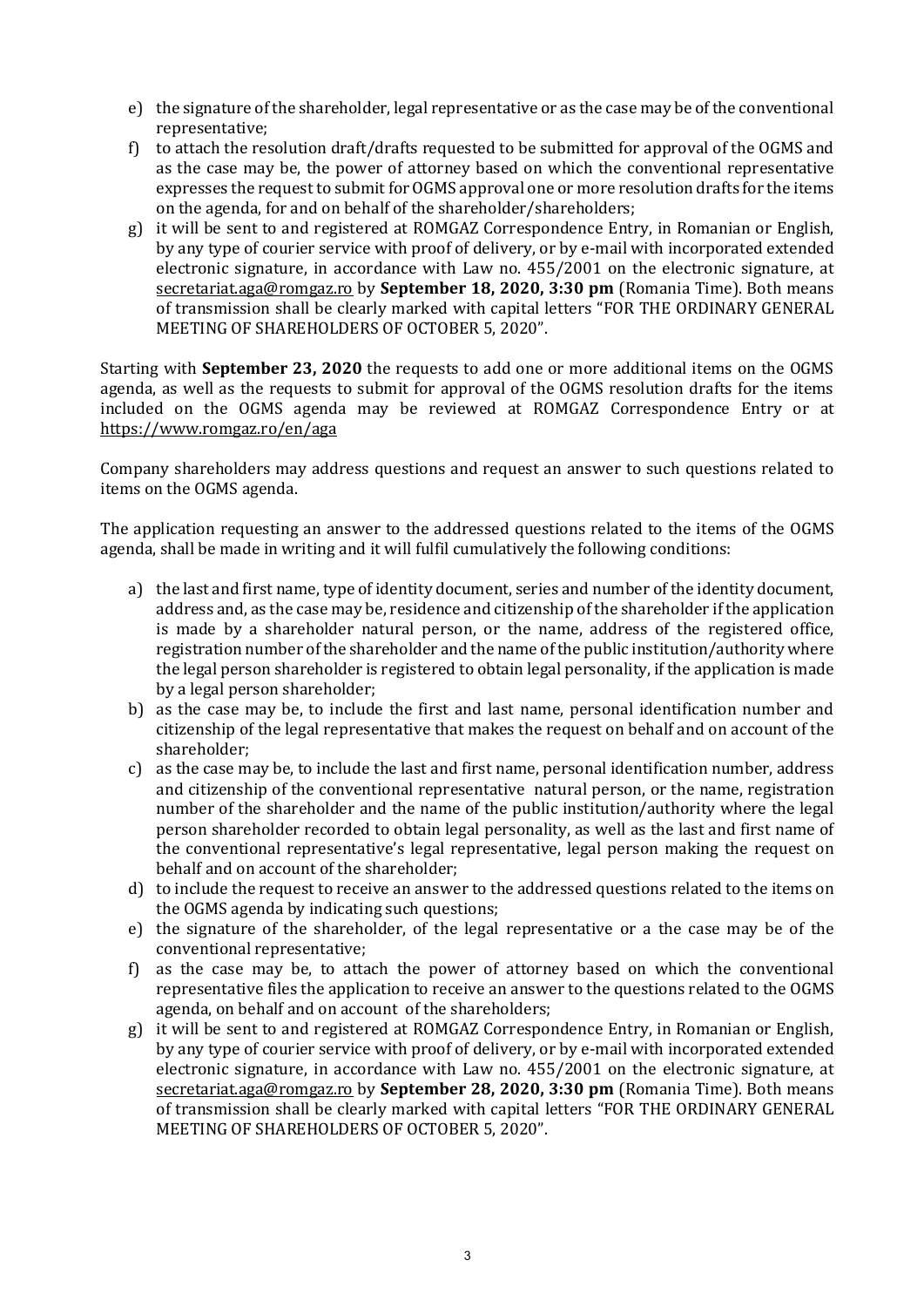Shareholders registered on the Reference Date in the Company's Register of Shareholders kept and issued by Depozitarul Central S.A. may attend the OGMS and may vote:

- i. in person direct vote;
- ii. through a representative with a special or general power of attorney;
- iii. by correspondence.

The special power of attorney form:

- a) will be available, in Romanian and English, as from **September 2, 2020** at ROMGAZ Correspondence Entry and on the Company's web page <https://www.romgaz.ro/en/aga>
- b) will include the shareholder identification method, the number of owned shares, as well as the voting options "for" or "against" or "abstain" for every issue to be voted upon;
- c) will be updated by the Company if new items are added on the agenda of the OGMS;
- d) will be filled in and signed by the shareholder, in three counterparts: one for the shareholder, one for the representative, and one for the Company.

The general power of attorney will be awarded by the shareholder acting as client, only to an agent as it is defined under Art. 2, Par. 1, point 20 of Law No. 24/2017 on issuers of financial instruments and market operations, or to an attorney-at-law.

If the representative of the shareholder/shareholders is a credit institution providing custodial services, it may participate and vote in the GMS if it gives an affidavit, signed by the credit institution's legal representative, stating:

- a) clearly, the name of the shareholders on whose behalf the credit institution participates and votes in the GMS;
- b) that the credit institution provides custodial services for that respective shareholder;

The special powers of attorney, the general powers of attorney and the affidavits of the credit institutions providing custodial services for one or more shareholders shall be transmitted/submitted in original copy, in Romanian or English the shareholder or by the credit institution, as the case may be, to ROMGAZ Correspondence Entry by any form of courier service with proof of delivery no later than **October 3, 2020, 11:00 am** (Romania Time), in sealed envelope, clearly marked with capital letters "FOR THE ORDINARY GENERAL MEETING OF SHAREHOLDERS OF OCTOBER 5, 2020".

The special powers of attorney, the general powers of attorney and the affidavits of the credit institutions providing custodial services for one or more shareholders, may be also sent by e-mail to the company at: [secretariat.aga@romgaz.ro](mailto:secretariat.aga%40romgaz.ro) having attached an incorporated extended electronic signature in accordance with Law No. 455/2001 on electronic signature, no later than **October 3, 2020, 11:00 am** (Romania Time).

The capacity as legal representative may be also proved by providing an excerpt issued by the Trade Register (or by another institution of similar authority of the resident country of the shareholder being a foreign legal person), in original or certified true copy, in case the shareholder did not provide, for whatever reason, appropriate information on his or her legal representative, to Depozitarul Central SA/participant, within 3 months from the date of his or her appointment/replacement.

Documents proving the capacity as legal representative, prepared in a foreign language other than English, will be accompanied by their certified translation into Romanian or English.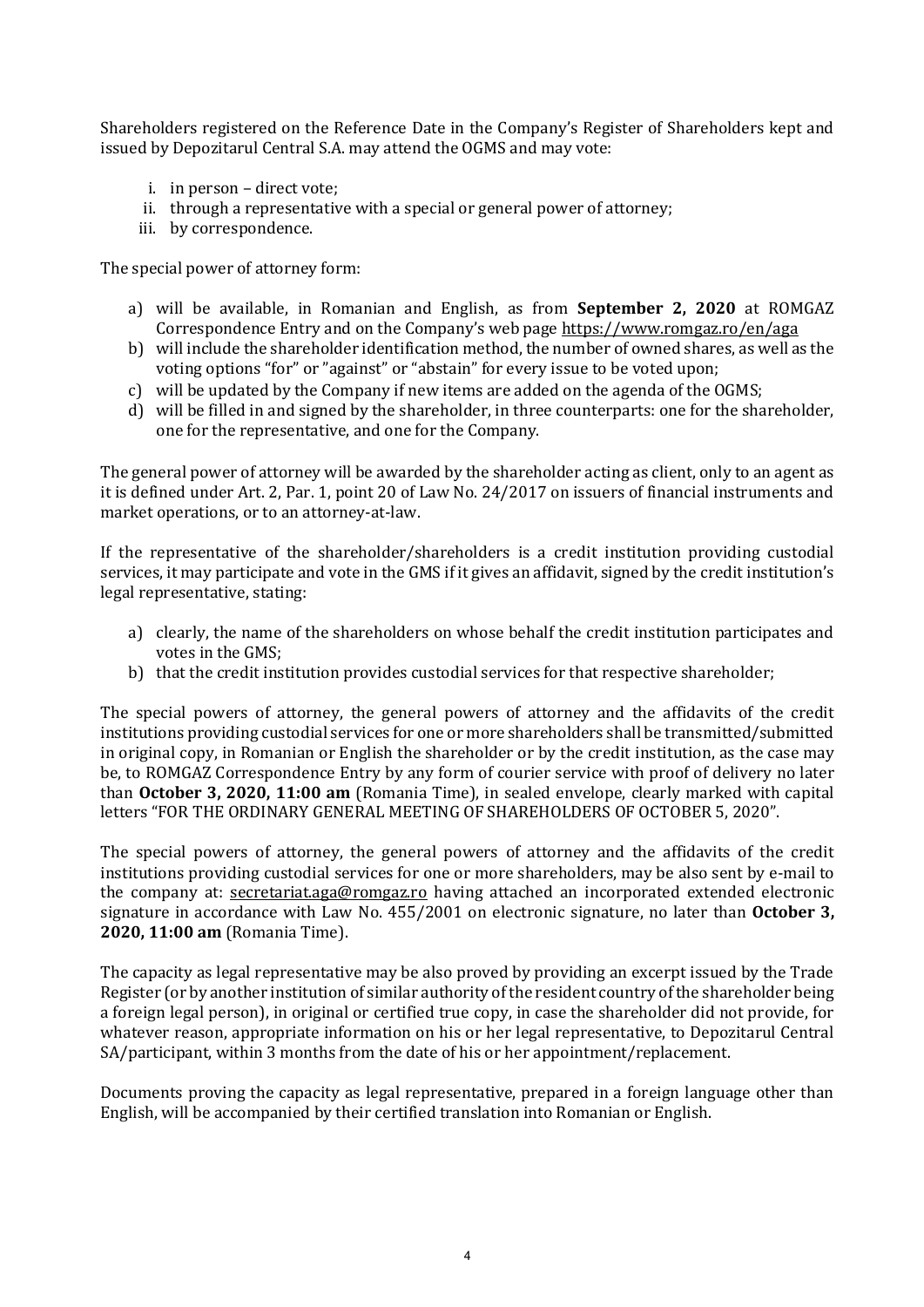The shareholders of the Company may vote by correspondence, prior to OGMS, by using the voting ballot form for the vote by correspondence (the "Voting Ballot").

The Voting Ballot:

- a) will be available, in Romanian and English, as from **September 2, 2020** at ROMGAZ Correspondence Entry and on the Company's web page ([https://www.romgaz.ro/en/aga\)](https://www.romgaz.ro/en/aga);
- b) will provide the shareholder's identification method, the number of owned shares and the voting options "for" or "against" or "abstain" for each issue to be voted upon;
- c) will be updated by the Company if new items are added on the agenda of the OGMS;

The Voting Ballots shall be transmitted as original copies, in Romanian or English, to ROMGAZ Correspondence Entry, by any form of courier service with proof of delivery, or by e-mail at: [secretariat.aga@romgaz.ro,](mailto:secretariat.aga%40romgaz.ro) having attached an incorporated extended electronic signature in accordance with Law No. 455/2001 on electronic signature, no later **October 5, 2020, 11:00 am**  (Romania Time), clearly marked with capital letters "FOR THE ORDINARY GENERAL MEETING OF SHAREHOLDERS OF OCTOBER 5, 2020".

If new items are added on the Agenda, after publishing the Convening Notice, the templates of the special power of attorney and Voting Ballot will be available at ROMGAZ Correspondence Entry and on the Company web page [\(https://www.romgaz.ro/en/aga\)](https://www.romgaz.ro/en/aga), as from **September 23, 2020**.

The Voting Ballots/ special or general powers of attorn+ey which are not received at ROMGAZ Correspondence Entry or by e-mail until **October 5, 2020, 11:00 am** (Romania Time) shall not be counted towards the quorum and the votes validly cast in the OGMS.

If the agenda is supplemented/ updated and the shareholders do not submit their updated power of attorney and/or Voting Ballots, the special power of attorney and the Voting Ballots submitted prior to supplementation/update of the agenda shall be taken into account, only for the items included in the initial agenda, also included in the supplemented/updated agenda, for which they were issued.

Shareholders access in the meeting room, authorized to attend the OGMS, is allowed based on simple proof of identity, as follows:

- a) in case of shareholders being natural persons based on the identity document;
- b) in case of legal representative of the shareholder, legal person based on the identity document or of documents certifying the quality as legal representative of the shareholder legal person;
- c) in case of a conventional representative, the documents provided at letters a) or b) above, together with the special or general power of attorney.

Should the statutory quorum for convening the OGMS not be met on the first date, namely **October 5, 2020** the OGMS shall be convened on **October 6, 2020 at 1:00 pm** (Romania Time), at the same venue and with the same agenda. In the event of a new convening, **the Reference Date** for identifying the shareholders entitled to attend and vote in the OGMS is the same, namely **September 24, 2020.**

The rules established in this convening notice for organizing the OGMS meeting on October 5, 2020, shall be supplemented by legal provisions applicable to public companies whose shares are traded on the securities market.

In case of conflict between the rules established in this convening notice and the legal provisions, the legal provisions applicable to public companies whose shares are traded on the securities market shall be applied.